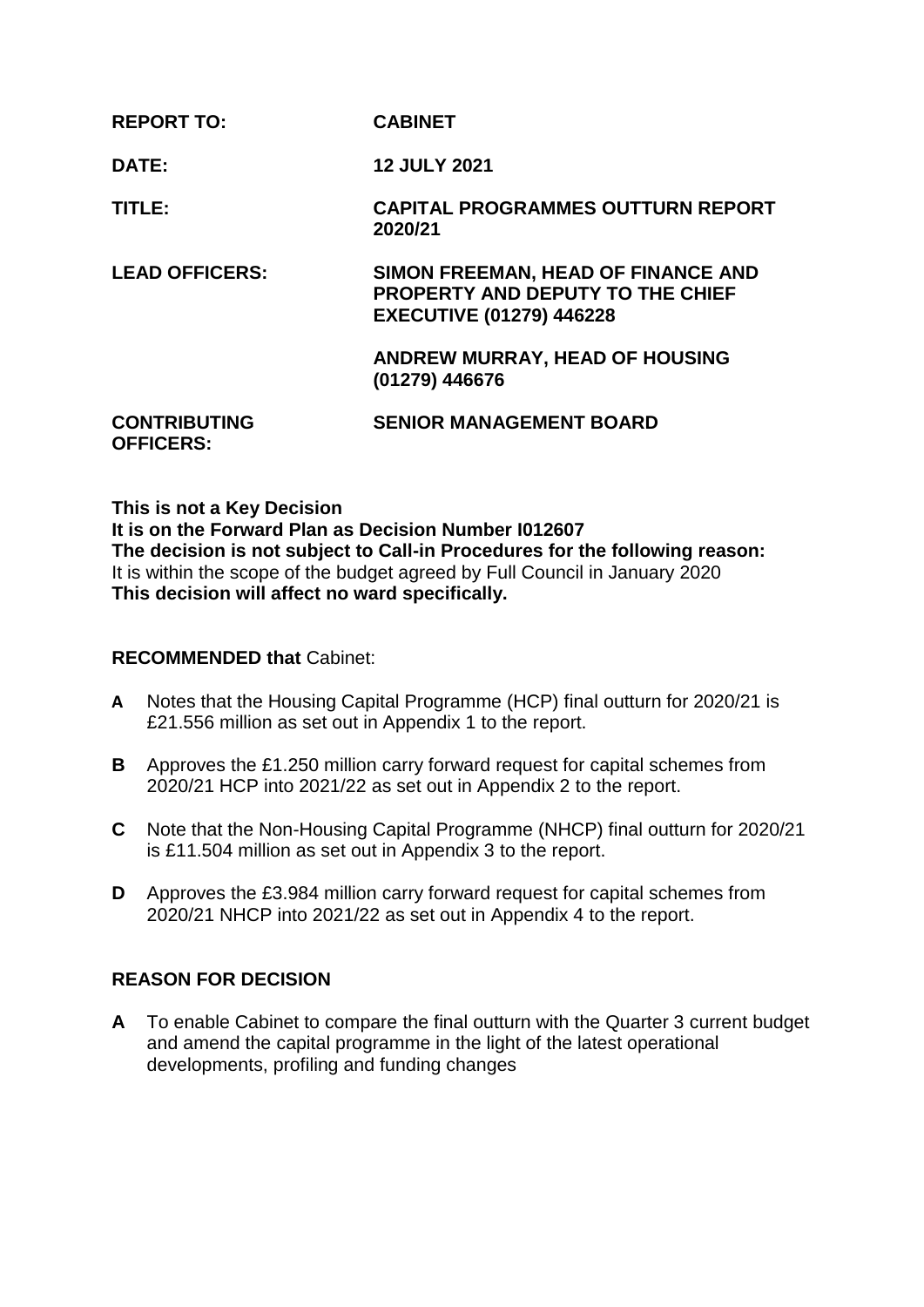# **BACKGROUND**

- 1. Cabinet approved the Quarter 2 HCP 2020/21 and NHCP 2020//21 current budgets in January 2021. The approved HCP current budget was £33.768 million and the approved NHCP current budget was £16.725 million
- 2. In the March, Cabinet approved the £11.354 million re-profiling of the 2020/21 HCP into 2021/22 and the £1.524 million re-profiling of the 2020/21 NHCP into 2021/22. In addition Cabinet approved the £670,000 loan to HTS.
- 3. As a consequence of these approvals the 2020/21 Quarter 3 HCP current budget is £22.414 million and NHCP current budget is £15.871 million.
- 4. The report compares the final outturn with the Quarter 3 current budget and following consultation with budget managers provides explanations for the variations.

# **ISSUES/PROPOSALS**

## **2020/21 HCP - Outturn**

### **Core Programme**

5. Set out in Appendix 1 is the 2020/21 HCP final outturn statement which compares the Quarter 3 current budget with the actual expenditure as at 31 March 2021. The statement shows all the variances between the budget and actual and set out in the following paragraphs are the explanation for those variances

### **Internal Works**

6. Due to current Covid-19 restrictions internal works were suspended for most of the year The budget was re-profiled at Quarter 3 but there is still a £58,000 underspend which is subject to a carry forward request.

# **Aids and Adaptations**

7. Similar to other internal works the provision of aids and adaptions to tenants has also been suspended due to Covid-19 restrictions. Consequently, a large part of the budget was re-profiled at Quarter 3 and now the budget is only £7,000 underspent indicating that the planned programme was achieved.

# **Compliance/Electrical Testing**

8. Electrical testing and inspection programmes were reviewed following latest Government guidance and HTS (Property and Environment) Ltd now carries out its programme of testing in accordance with Covid-19 restrictions. The compliance testing programme was up to date up to March 2021 but under the current lock down restrictions there may be some cases where the programme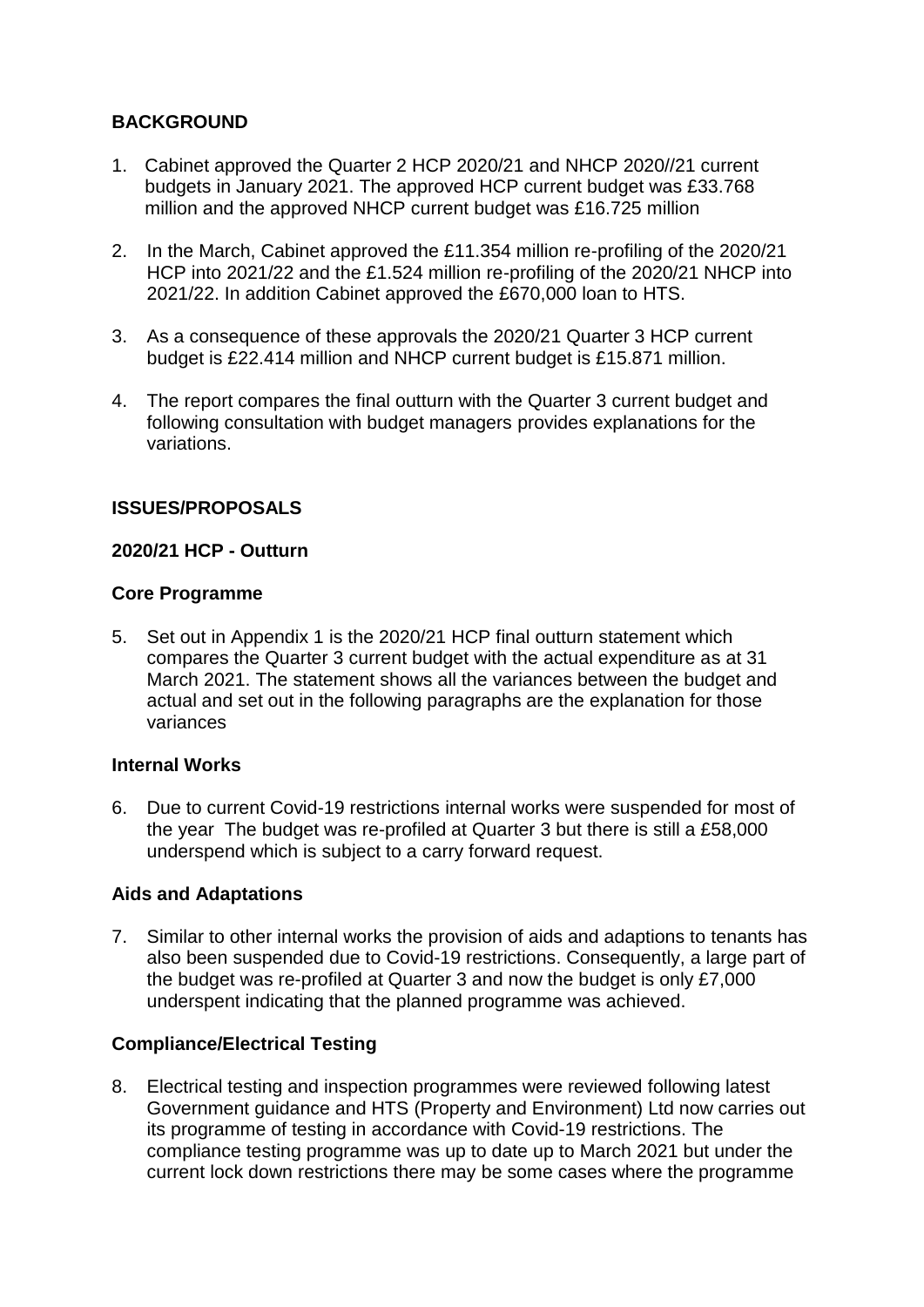has to be re-scheduled to a later date. The budget was re-profiled at Quarter 3 but is still £55,000 underspent which is the subject of a carry forward request.

## **Externals Programme**

9. The externals programme is a planned schedule of work to renew, improve, and maintain the housing stock at decent homes standard. As with all other programmes the external programme has been delayed due to Covid-19 restrictions. However works were completed on sites where it was possible to adhere to the current regulations and associated working restrictions, these sites include Mill House, The Risdens, Little Brays and Great Brays and Carters Mead. The budget was re-profiled at Quarter 3 but even that did not prevent it being £322,000 underspent due to the pandemic.

### **Fire Safety - Compartmentation**

10. The budget allocation for fire safety compartmentation, generally, has been established following the tragic fire at Grenfell Tower in London. Outcomes from the public enquiry are on-going and landlord responsibilities are increasing work from updated risk assessments were prioritised during the lockdowns, aligned to the three year planned programme. Works, however, of an intrusive nature were delayed. The re-profiled budget was fully spent indicating that the planned programme has been delivered. .

## **Fire Safety – SE Ducts**

11. Works to fire safety SE Ducts has been more complex than anticipated following Government guidance and redesign of warm air systems. The budget was reprofiled at Quarter 3 but even that did not prevent it being £305,000 underspent and this will be subject of a carry forward request.

### **Housing IT Development**

- 12. Housing Services has a three year ICT programme aligned to the Council's Corporate and Access Strategy. This has included the provision of digital platforms for tenants and leaseholders to access their rent and service charge accounts, report repairs, make payments and apply for council garages online. This is also open to non-council tenants. Projects have had to be re-aligned further due to Covid-19 restrictions and the availability of external suppliers on site. .
- 13. The Council has also had to accommodate the purchase of Orchard Housing Systems by MRI Solutions Ltd requiring legal details having to be updated .This has led to delayed start dates in the programmes.
- 14. Work has now commenced on new projects such as the Estate Case Management model which is progressing, but will be required to partly roll over into the new financial year. New asset management software which will manage strategic planning and provide full asset management functionality. This will ensure effective day-to-day management and maintenance, including current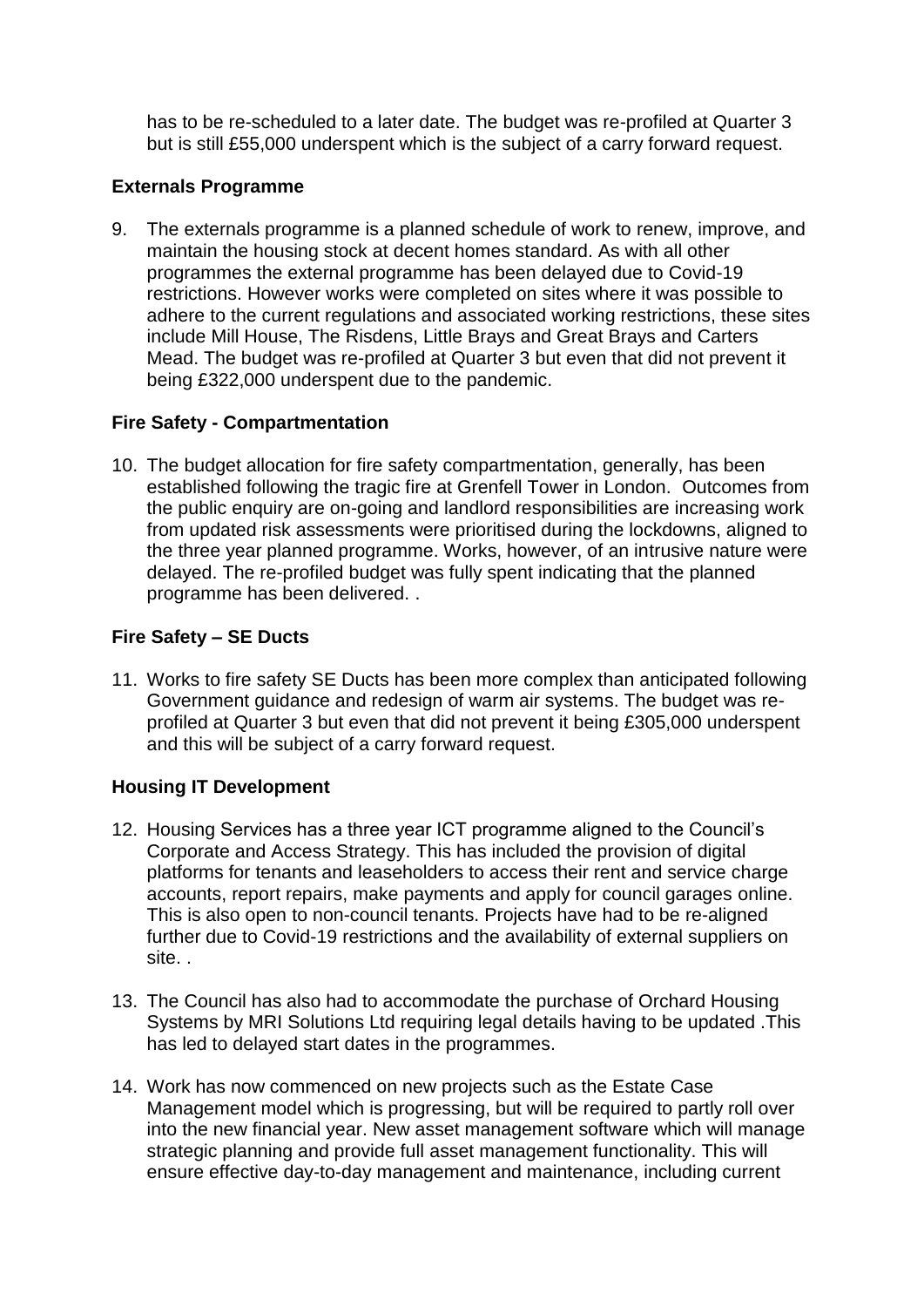and predicted performance. The software will also provide trigger events such as fire risk assessments and upcoming service/inspection or asbestos surveys. This will result in customers experiencing less compliance issues. Budgets will still need to be re-profiled into 2021/22 budget due to the size of the project.

## **Prentice Place**

15. The Prentice Place regeneration project has been completed and the 15 properties are about to be let to new tenants. The properties are being let at social rent and accounted for in the Housing Revenue Account (HRA). Previously, this redevelopment has been included in the NHCP but now it is shown in the HCP.

# **House Purchase Programme**

16. The house purchase programme was completed in 2020/21 and the Council has acquired 1 four bed house, 27 three bed houses, 7 two bed houses, 5 two bed flats and 5 one bed flats. There have been increased refurbishment costs required for some properties in order to bring the properties up to the Council's "lettable standard". These additional costs were included in the overall scheme funding, with some work requiring carry over to into 2021/22. To date 15 properties have been allocated with a further 5 properties currently with outstanding offers awaiting viewing

#### **New Build Programme**

| <b>Table 1 - HCP Revised New Build Projects</b> |                |                 |            |               |               |       |  |
|-------------------------------------------------|----------------|-----------------|------------|---------------|---------------|-------|--|
|                                                 |                | <b>Approved</b> | Actual     |               |               |       |  |
|                                                 | No of          | <b>Scheme</b>   | to         | 2021/22       | 2022/23       | Later |  |
| <b>Name of Scheme</b>                           | <b>Units</b>   | Cost            | 31/03/2021 | <b>Budget</b> | <b>Budget</b> | Years |  |
|                                                 |                | £,000           | £,000      | £,000         | £,000         | £,000 |  |
| <b>Bushey Croft</b>                             | 16             | 4,140           | 404        | 2,764         | 972           |       |  |
| Lister House                                    | 59             | 14,000          | 600        | 2,419         | 3,000         | 7,981 |  |
| The Yorkes                                      | 6              | 3,015           | 36         | 1,494         | 1,485         |       |  |
| <b>Brenthall Towers</b>                         | 14             | 2,585           | 42         | 841           | 1,702         |       |  |
| Stackfield                                      | 5              | 550             | 28         | 171           | 351           |       |  |
| The Hill                                        | $\overline{2}$ | 500             | 14         | 206           | 280           |       |  |
|                                                 |                |                 |            |               |               |       |  |
| Total                                           | 102            | 24,790          | 1,124      | 7,895         | 7,790         | 7,981 |  |

17. Set out in Table 1 the cumulative expenditure on all new build schemes up to 31 March 2021, together with the budgets for subsequent years.

18. In March 2021 Cabinet approved further re-profiling of the new build programme in the HCP. Further re-profiling is required and the explanations are as follows: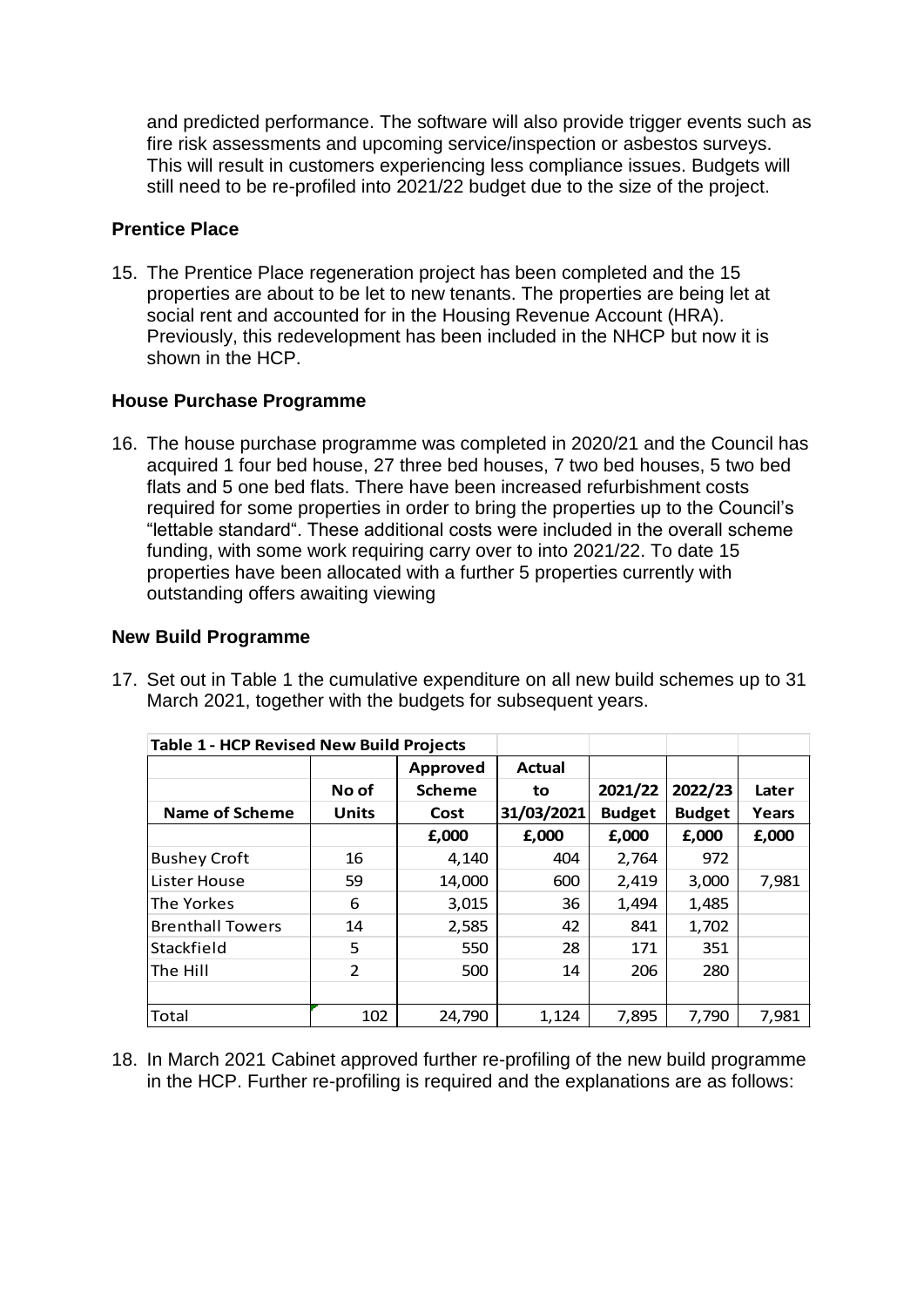- a) Bushey Croft
	- i) This is a project to build 16 social/affordable dwellings on a former garage site. Tenders were approved at the December 2020 Cabinet meeting. The contractors are on site and the scheme is progressing well.
- b) Lister House, Perry Road
	- i) This is a development to construct a residential block of 59 social and affordable flats. There are still some planning issues to be resolved regarding the reinstatement of the podium and site meetings are taking place. Once these issues have been resolved the procurement process can commence.
- c) The Yorkes
	- i) This is a development to construct 7/8 social/affordable dwellings. Site clearance work has recently taken place and the design team are currently reviewing the design. Legal have confirmed that the existing covenants have been extinguished and planning have advised that development should be a terrace of 6 three bed houses.
- d) Land at Brenthall Towers
	- i) This is a development to construct 14 social/affordable dwellings. Ground surveys have taken place and architects are currently drawing up designs using a timber framed modern method of construction (MMC) The plans will be submitted for planning approval in July.
- e) The Hill
	- i) This is a development to demolish an existing derelict property and construct 2 new properties to be let at social rent. Planning permission was granted in June 2020. Planning conditions have been discharged and the building control application has been approved. HTS have summited the business case and the estimated cost is £620,000. Currently the approved budget is £500,000.

### **2020/21 NHCP – Outturn**

### **Core Programme**

19. Set out in Appendix 3 is the 2020/21 NHCP final outturn statement which compares the Quarter 3 current budget with the actual expenditure as at 31 March 2021 The statement shows all the variances between the budget and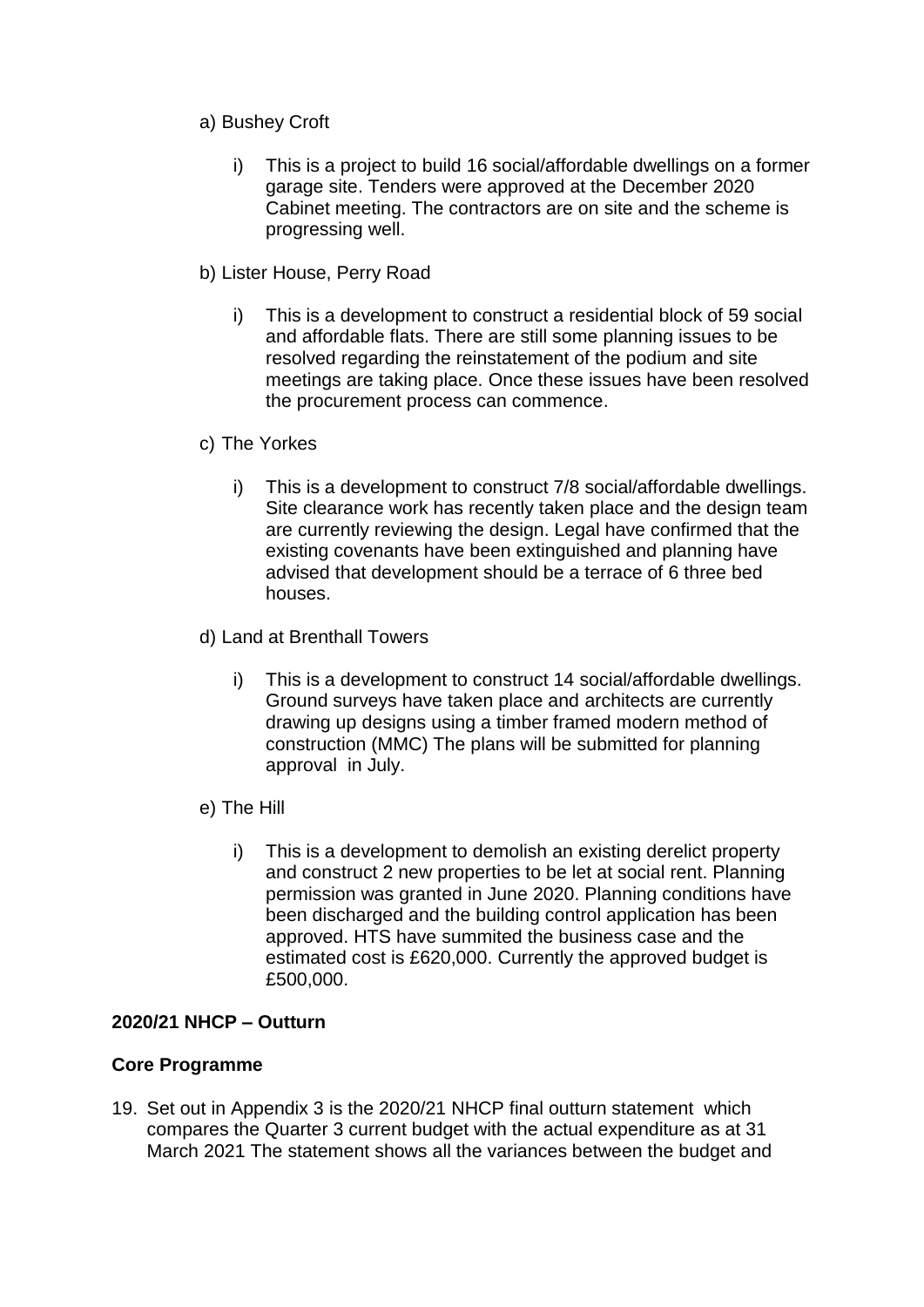actual and set out in the following paragraphs are the explanation for those variances.

## **Environmental Health and Strategic Housing**

- 20. Due to Covid-19 restrictions the installation of disability facilities in private homes was been suspended for most of the year. Consequently the budget is underspent by £217,000 and will be the subject of a carry forward request. The expenditure on these disabled facilities is grant funded and this will be carried forward also.
- 21. There were also delays in the refurbishment of the playgrounds programme and the Church Langley and the Potter Street ponds biodiversity projects due to the Covid-19 restrictions.

## **Latton Bush Centre**

22. There are several on-going capital schemes at the Latton Bush Centre, but there have been delays in the development of car parking spaces and the refurbishment of the community safety office due to the Covid-19 restrictions. Both projects will be completed in 2021/21 and will be included in the list of carry forward requests.

## **Drainage Work**

23. In January 2019 Cabinet approved the five year capital programme to address drainage defects and introduce flood alleviation measures in Harlow. Work has commenced on Oxley's drainage programme which is now anticipated to be completed in 2021/22 due to the size of the project. The budget was re-profiled in the Quarter 3 report and the final outturn is in line with the budget.

# **Community Buildings**

- 24. Work to improve the Bush Fair shopping precinct has been delayed due to the over-run of the Moot House frontage scheme. However, the scheme to improve the shopping precinct needs to be re-designed and it is unlikely to commence in 2020/21. The budget was re-profiled in the Quarter 3 report and the final outturn is as projected.
- 25. In January 2019 Cabinet approved the business case to replace the commercial kitchen at the Leah Manning Centre and a provision was made in the 2019/20 NHCP. The provision was re-profiled into 2020/21 and at the end of Quarter 3 it is estimated that only 30 percent of the work has been completed. The budget was re-profiled at Quarter 3 and the final outturn shows an underspend of £10,000. The work will continue into 2021/22 and will be included in the list of carry forward requests.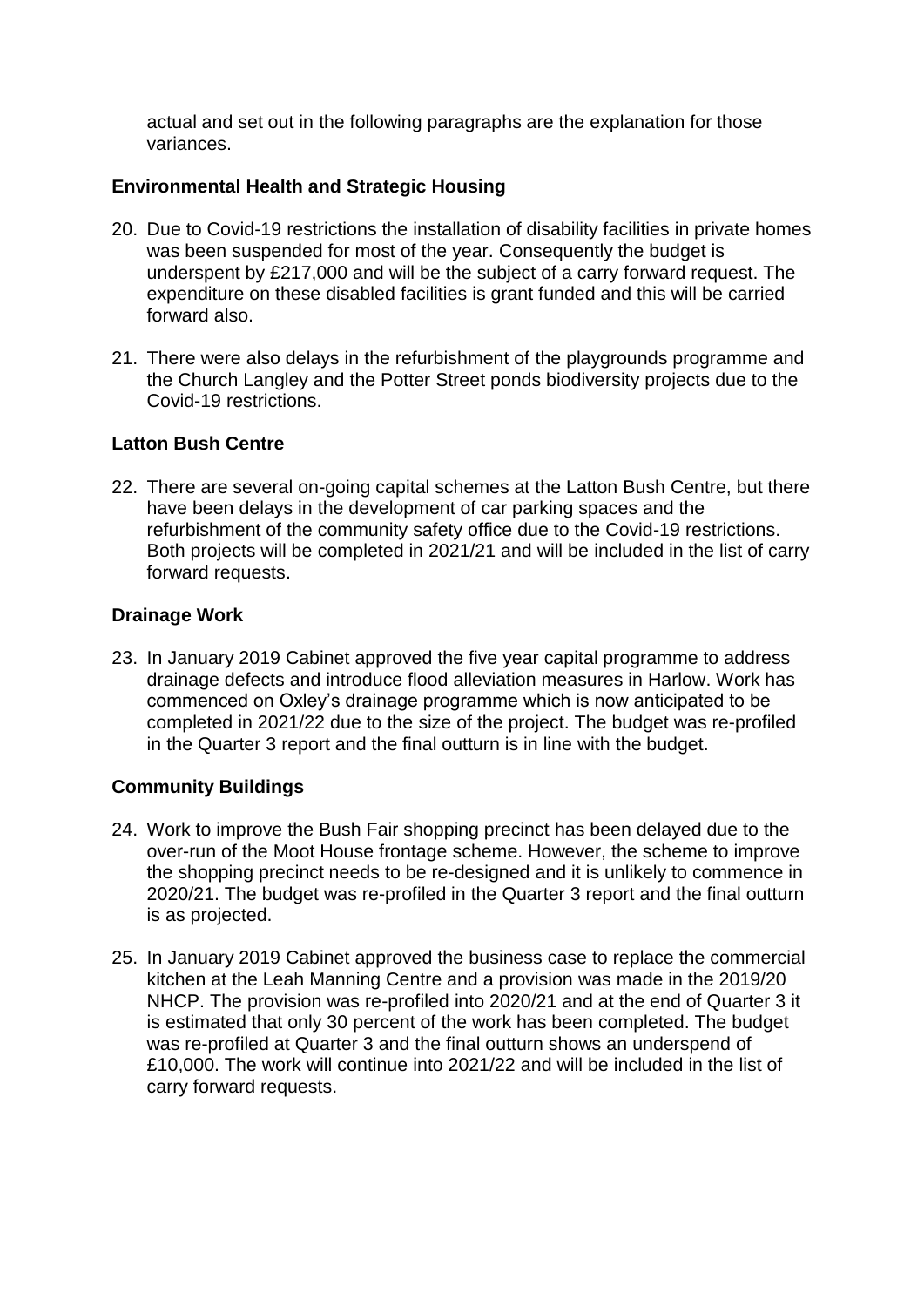## **Contingency and Other Public Schemes**

26. In order to reduce its net carbon emissions Members agreed to look at the feasibility of installing photovoltaic panels on all public council buildings, of which eight have been identified, within the next two years where possible. In February 2021 the Secretary of State for Business, Energy and Industrial Strategy awarded the Council a grant of £334,600 for solar PV installations. The budget was re-profiled at Quarter 3 and the grant will be carried forward into 2021/22.

## **Civic Centre**

27. In October 2020 a fire safety survey was completed for the Civic Centre. The survey recommended the replacement of fire doors, cavity barriers and dampers. The procurement process has commenced but it is anticipated that most of the safety work will now take place in 2021/22. Preliminary work began in 2020, and the budget was re-profiled at Quarter 3. The final outturn is in line with the budget and the project will be completed in 2021/22

### **Garages**

28. The refurbishment of garages is an ongoing programme and delays have occurred due to the availability of sites and the pandemic. The final underspend will be included in the list of carry forward requests.

### **Community Wellbeing**

- 29. There have been delays to the improvements of the Pets Corner yard due to the pandemic. The work is scheduled to be completed in 2021/22 and the project has been included on the carry forward list.
- 30. There have been delays to the refurbishment of "The Rows" due to the interdependency of funding streams and the need to demonstrate match funding for the Future High Streets and levelling up funds. It is anticipated that this project will start in 2021/22 and has been included on the carry forward requests.
- 31. In 2020/21 the Council received a £1 million grant to fund the Eastgate project. The procurement process started during the year and it is anticipated that it will commence in 2021/22. This is subject of a carry forward request when the project will be rolled forward along with the grant.
- 32. There have been similar delays in the Harlow Town gateway signage programme. It is anticipated that this programme will be completed in 2021/22 once the procurement process has been finalised.
- 33. In December 2020, Cabinet approved the Town Wide paddling pools refurbishment. The procurement process has been completed and work has just started. However, there have been delays due to the pandemic and there is a need to request a £140,000 carry forward into 2021/22.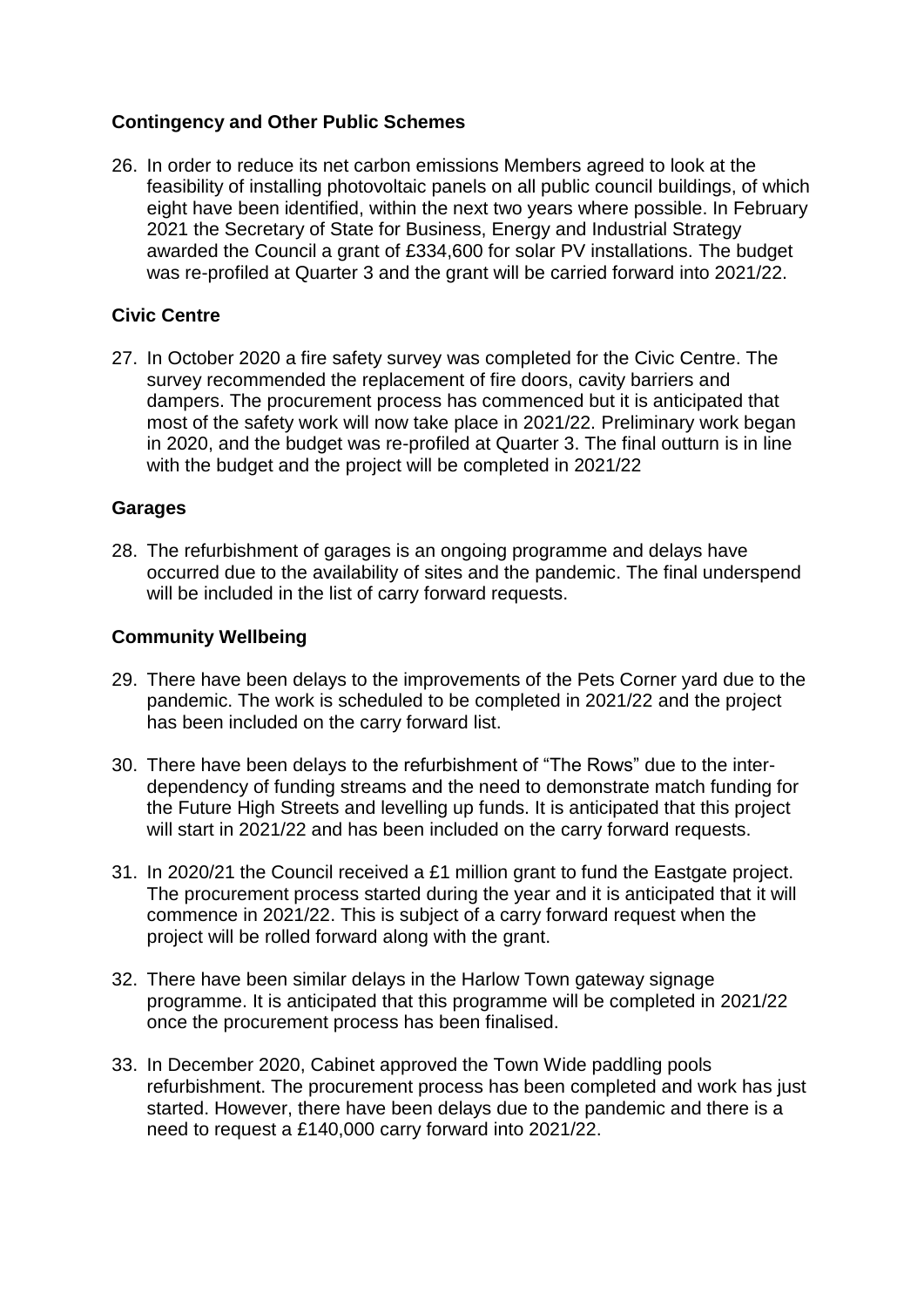## **Other Projects**

### **Enterprise Zone**

34. Cabinet approved the funding of £7.2 million over two years to develop Plot H of the Harlow Science Park into a range of 'mid-tech' units combining office, research and manufacturing/assembly space, to be known as Modus. The development will be retained by the Council, with it likely to comprise a mix of long leasehold disposals providing a capital receipt and shorter leases providing an ongoing revenue stream. The development will be funded through borrowing repaid by the Enterprise Zone business rate uplift retention as agreed with the South East Local Enterprise Partnership. It is anticipated that final payment in respect of the Modus project will be delayed until 2021/22 and it is for this reason that it is included on the carry forward list.

### **New Build – Elm Hatch**

35. Elm Hatch is a project to demolish a retail hatch and redevelop the site with retail and residential properties. In January 2020 Cabinet approved a total budget of £4.305 million over 3 years. The leasehold in respect of the remaining retail unit has been purchased. The scheme is to construct number new properties but difficulties still remain due to complexity, cost and planning issues

### **IMPLICATIONS**

**Environment and Planning (Includes Sustainability)** None specific. **Author: Andrew Bramidge, Head of Environment and Planning** 

**Finance (Includes ICT, and Property and Facilities)** As contained in the report. **Author: Simon Freeman, Head of Finance and Property and Deputy to the Chief Executive**

**Housing** None specific. **Author: Andrew Murray, Head of Housing**

**Community Wellbeing (Includes Equalities and Social Inclusion)** None specific. **Author: Jane Greer, Head of Community Wellbeing**

**Governance (Includes HR)** None specific **Author: Simon Hill, Head of Governance**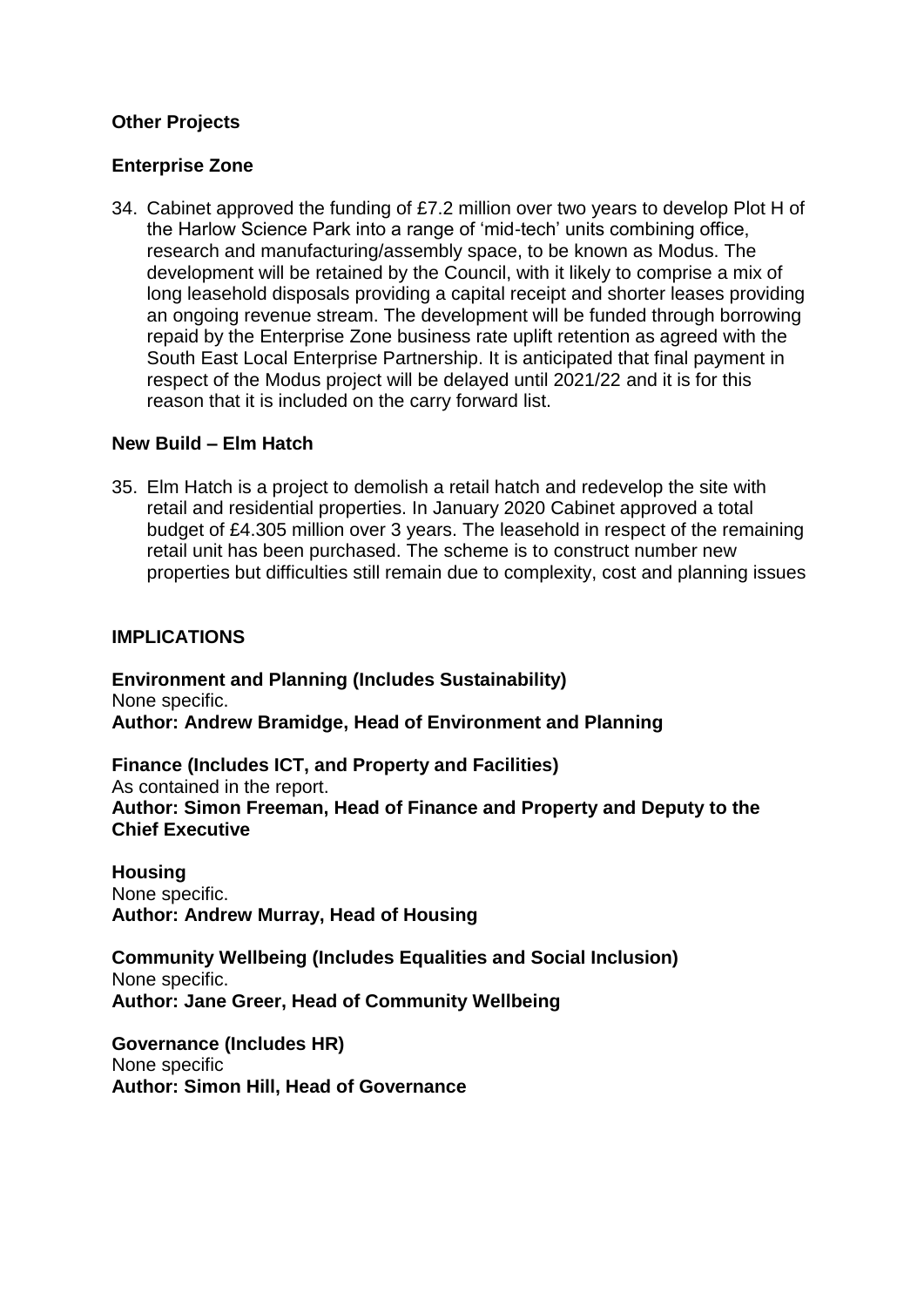# **Appendices**

Appendix 1 – Housing Capital Programme – Outturn Statement 2020/21

Appendix 2 – Housing Capital Programme Carry Forward Requests

Appendix 3 – Non Housing Capital Programme Outturn Statement 2020/21

Appendix 4 – Non Housing Capital Programme Carry Forward Requests.

## **Background Papers**

None.

## **Glossary of terms/abbreviations used**

HCP – Housing Capital Programme

HRA – Housing Revenue Account

NHCP – Non Housing Capital Programme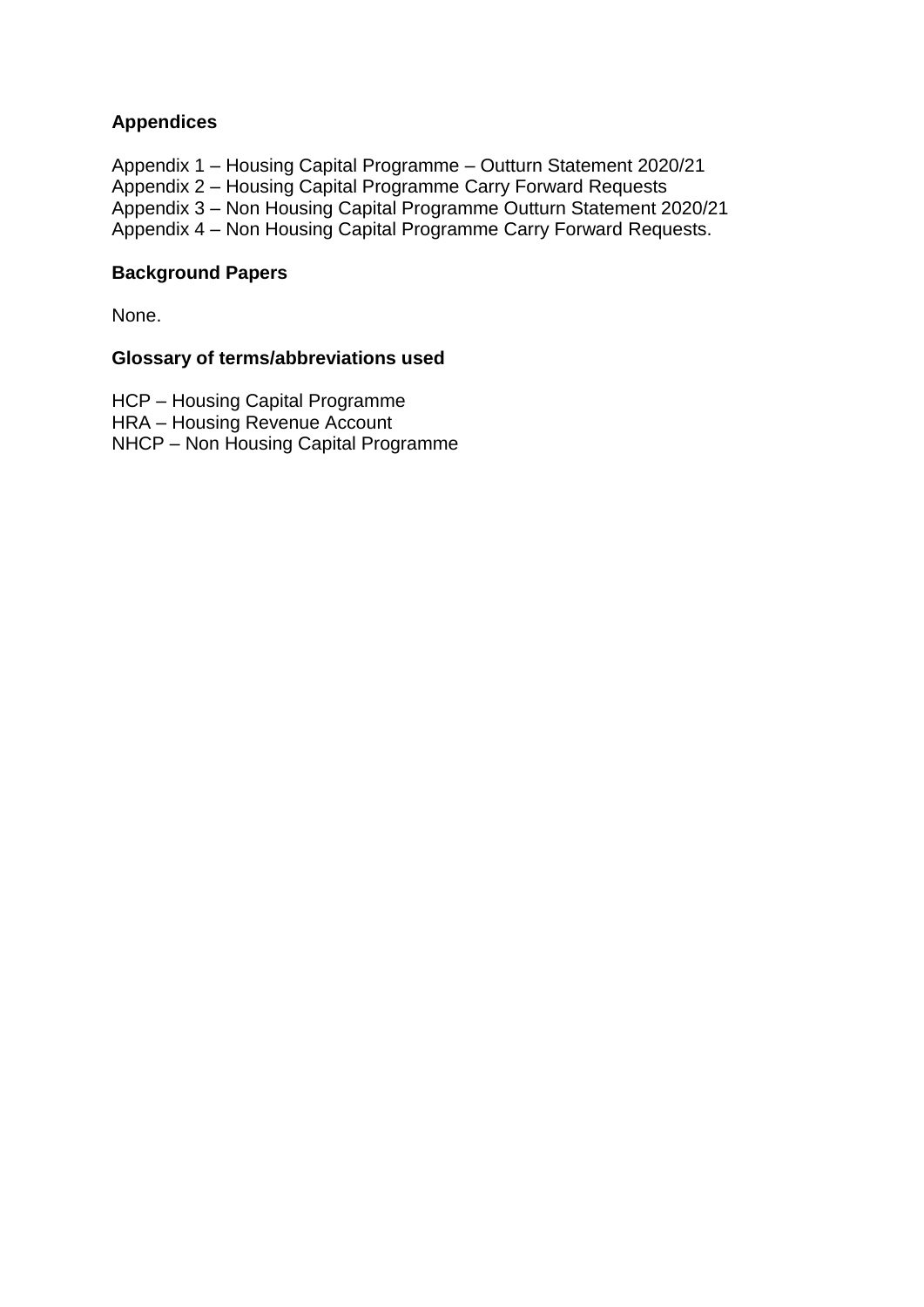| Appendix 1 HCP 2020/21 Outturn   |                                                                         |                                                                         |                                       |                   |  |  |
|----------------------------------|-------------------------------------------------------------------------|-------------------------------------------------------------------------|---------------------------------------|-------------------|--|--|
| <b>PROJECT AREA</b>              | <b>Quarter 2</b><br><b>Current</b><br><b>Budget</b><br>2020/21<br>£,000 | <b>Quarter 3</b><br><b>Current</b><br><b>Budget</b><br>2020/21<br>£,000 | Actual<br>Outturn<br>2020/21<br>£,000 | Variance<br>£,000 |  |  |
| <b>HTS</b>                       |                                                                         |                                                                         |                                       |                   |  |  |
| <b>HTS-ASC</b>                   | 1,036                                                                   | 1,036                                                                   | 1,036                                 | 0                 |  |  |
| <b>HTS-Internal Works</b>        | 3,036                                                                   | 600                                                                     | 542                                   | 58                |  |  |
| HTS-External & Estate works      | 261                                                                     | 174                                                                     | 157                                   | 17                |  |  |
| HTS-Aids and Adaptations         | 1,245                                                                   | 489                                                                     | 482                                   | $\overline{7}$    |  |  |
| HTS-Compliance - Electrical/Fire | 1,600                                                                   | 1,300                                                                   | 1,245                                 | 55                |  |  |
| HTS Garage Refurbishment (HRA)   | 238                                                                     | 120                                                                     | 63                                    | 57                |  |  |
| <b>HTS-Property Conversions</b>  | 300                                                                     | 25                                                                      | 21                                    | 4                 |  |  |
| <b>HTS-Energy Efficiency</b>     | 284                                                                     | 230                                                                     | 228                                   | $\overline{2}$    |  |  |
|                                  |                                                                         |                                                                         |                                       |                   |  |  |
| <b>Total HTS</b>                 | 8,000                                                                   | 3,974                                                                   | 3,773                                 | 201               |  |  |
| <b>Other Works</b>               |                                                                         |                                                                         |                                       |                   |  |  |
| <b>External's Programme</b>      | 3,211                                                                   | 1,567                                                                   | 1,245                                 | 322               |  |  |
| Fire Safety - Compartmentation   | 3,000                                                                   | 1,300                                                                   | 1,324                                 | (24)              |  |  |
| Fire Safety SE Ducts             | 2,000                                                                   | 400                                                                     | 95                                    | 305               |  |  |
| <b>Energy Efficiency</b>         | 100                                                                     | 19                                                                      | 18                                    |                   |  |  |
| Health & Safet                   | 276                                                                     | 234                                                                     | 233                                   |                   |  |  |
| Asbestos Removal                 | 400                                                                     | 251                                                                     | 285                                   | (34)              |  |  |
| <b>CDM</b>                       | 61                                                                      | 68                                                                      | 45                                    | 23                |  |  |
| Damp                             | 109                                                                     | 50                                                                      | 59                                    | (9)               |  |  |
| Structural                       | 1,328                                                                   | 1,328                                                                   | 1,083                                 | 245               |  |  |
| Housing IT                       | 223                                                                     | 52                                                                      | 59                                    | (7)               |  |  |
| Joyners Field Towers Cladding    | 1,800                                                                   |                                                                         |                                       | 0                 |  |  |
| Aids and Adaptations - Non HTS   | 42                                                                      | 82                                                                      | 45                                    | 37                |  |  |
| <b>Prentice Place</b>            |                                                                         |                                                                         | 395                                   | (395)             |  |  |
| <b>Core Programme</b>            | 20,550                                                                  | 9,325                                                                   | 8,659                                 | 666               |  |  |
|                                  |                                                                         |                                                                         |                                       |                   |  |  |
| House Purchase Programme         | 12,600                                                                  | 12,600                                                                  | 12,216                                | 384               |  |  |
| New Build Programme              | 618                                                                     | 489                                                                     | 680                                   | (191)             |  |  |
| <b>TOTAL HCP</b>                 | 33,768                                                                  | 22,414                                                                  | 21,556                                | 858               |  |  |
| <b>FUNDED BY:-</b>               |                                                                         |                                                                         |                                       |                   |  |  |
| <b>RTB Capital Receipts</b>      | (3,965)                                                                 | (3, 927)                                                                | (3, 814)                              | (113)             |  |  |
| <b>Other Capital Receipts</b>    | (1,030)                                                                 |                                                                         |                                       |                   |  |  |
| Major Repairs Reserve            | (10, 470)                                                               | (9, 353)                                                                | (8, 842)                              | (511)             |  |  |
| Direct Revenue Financing         | (7, 247)                                                                |                                                                         |                                       | O                 |  |  |
| Borrowing                        | (11,056)                                                                | (9, 134)                                                                | (8,899)                               | (235)             |  |  |
| <b>TOTAL FUNDING</b>             | (33, 768)                                                               | (22, 414)                                                               | (21, 556)                             | (858)             |  |  |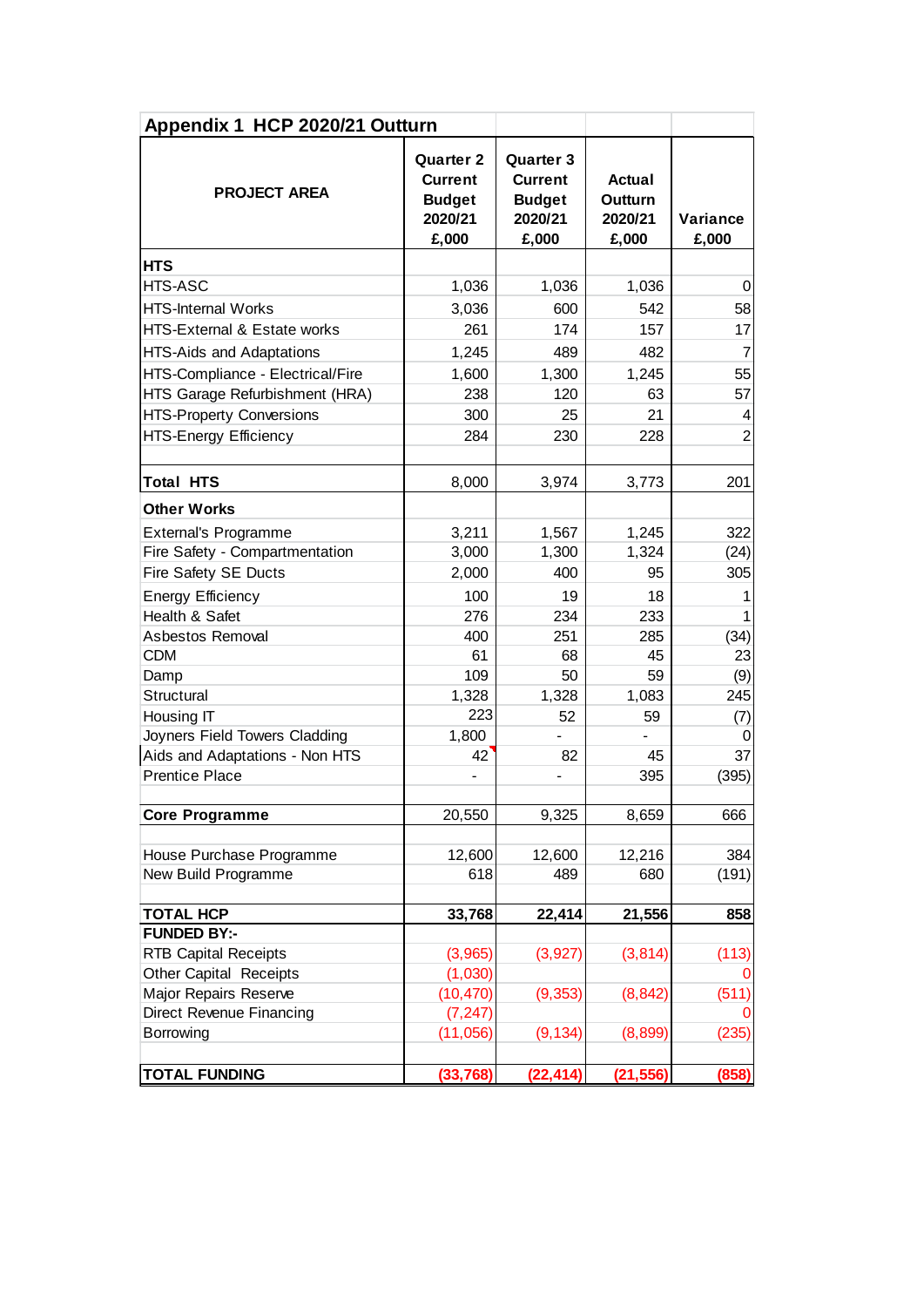| <b>Appendix 2 HCP Carry Forward Requests 2020/21</b> |                   |                                                    |                                                                                                                                                         |  |  |
|------------------------------------------------------|-------------------|----------------------------------------------------|---------------------------------------------------------------------------------------------------------------------------------------------------------|--|--|
| <b>PROJECT AREA</b>                                  | Variance<br>£,000 | Carry<br><b>Forward</b><br><b>Request</b><br>£,000 | <b>Reason for the Carry Forward Requests</b>                                                                                                            |  |  |
| <b>HTS-Internal Works</b>                            | 58                |                                                    | Delays due to Covid 19 restrictions no access<br>58 was available to carry out work in resident<br>homes                                                |  |  |
| <b>HTS-External &amp; Estate works</b>               | 17                | 17                                                 |                                                                                                                                                         |  |  |
| <b>HTS-Aids and Adaptations</b>                      | $\overline{7}$    | $\overline{7}$                                     |                                                                                                                                                         |  |  |
| HTS-Compliance - Electrical/Fire                     | 55                |                                                    | The compliance testing work has been<br>55 completed as per schedule but some has been<br>re-scheduled for the following year                           |  |  |
| HTS Garage Refurbishment (HRA)                       | 57                |                                                    | The refurbishment of garages is an on-going<br>57 programme and delays occur due to the<br>availability of sites                                        |  |  |
| <b>HTS-Property Conversions</b>                      | 4                 | 4                                                  |                                                                                                                                                         |  |  |
| <b>HTS-Energy Efficiency</b>                         | $\overline{2}$    |                                                    |                                                                                                                                                         |  |  |
| <b>External's Programme</b>                          | 322               |                                                    | Delays due to Covid 19 restrictions no access<br>321 was available to carry out work in resident<br>homes                                               |  |  |
| Fire Safety - Compartmentation                       | (24)              | (24)                                               |                                                                                                                                                         |  |  |
| <b>Fire Safety SE Ducts</b>                          | 305               |                                                    | Replacing fire safety ducts requires access to<br>305 individual dwellings and this was not possible<br>due to Covid 19 restrictions                    |  |  |
| <b>Energy Efficiency</b>                             | 1                 | 1                                                  |                                                                                                                                                         |  |  |
| Health & Safety                                      | 1                 |                                                    |                                                                                                                                                         |  |  |
| Asbestos Removal                                     | (34)              | (34)                                               |                                                                                                                                                         |  |  |
| <b>CDM</b>                                           | 23                | 24                                                 |                                                                                                                                                         |  |  |
| Damp                                                 | (9)               | (9)                                                |                                                                                                                                                         |  |  |
| Structural                                           | 245               |                                                    | Delays due to Covid 19 restrictions no access<br>245 was available to carry out work in resident<br>homes                                               |  |  |
| Housing IT                                           | (7)               | (7)                                                |                                                                                                                                                         |  |  |
| Joyners Field Towers Cladding                        | $\Omega$          |                                                    |                                                                                                                                                         |  |  |
| Aids and Adaptations - Non HTS                       | 37                |                                                    | Delays due to Covid 19 restrictions no access<br>37 was available to carry out work in resident<br>homes                                                |  |  |
| <b>Prentice Place</b>                                | (395)             |                                                    |                                                                                                                                                         |  |  |
|                                                      |                   |                                                    |                                                                                                                                                         |  |  |
| <b>Core Programme</b>                                | 666               | 1,057                                              |                                                                                                                                                         |  |  |
| House Purchase Programme                             | 384               | 384                                                | All the house purchases were completed in<br>2020/21 but in order to bring them up to<br>lettable standard void work will need to be done<br>in 2021/22 |  |  |
| New Build Programme                                  | (191)             | (191)                                              |                                                                                                                                                         |  |  |
|                                                      |                   |                                                    |                                                                                                                                                         |  |  |
| <b>TOTAL HCP</b>                                     | 858               | 1,250                                              |                                                                                                                                                         |  |  |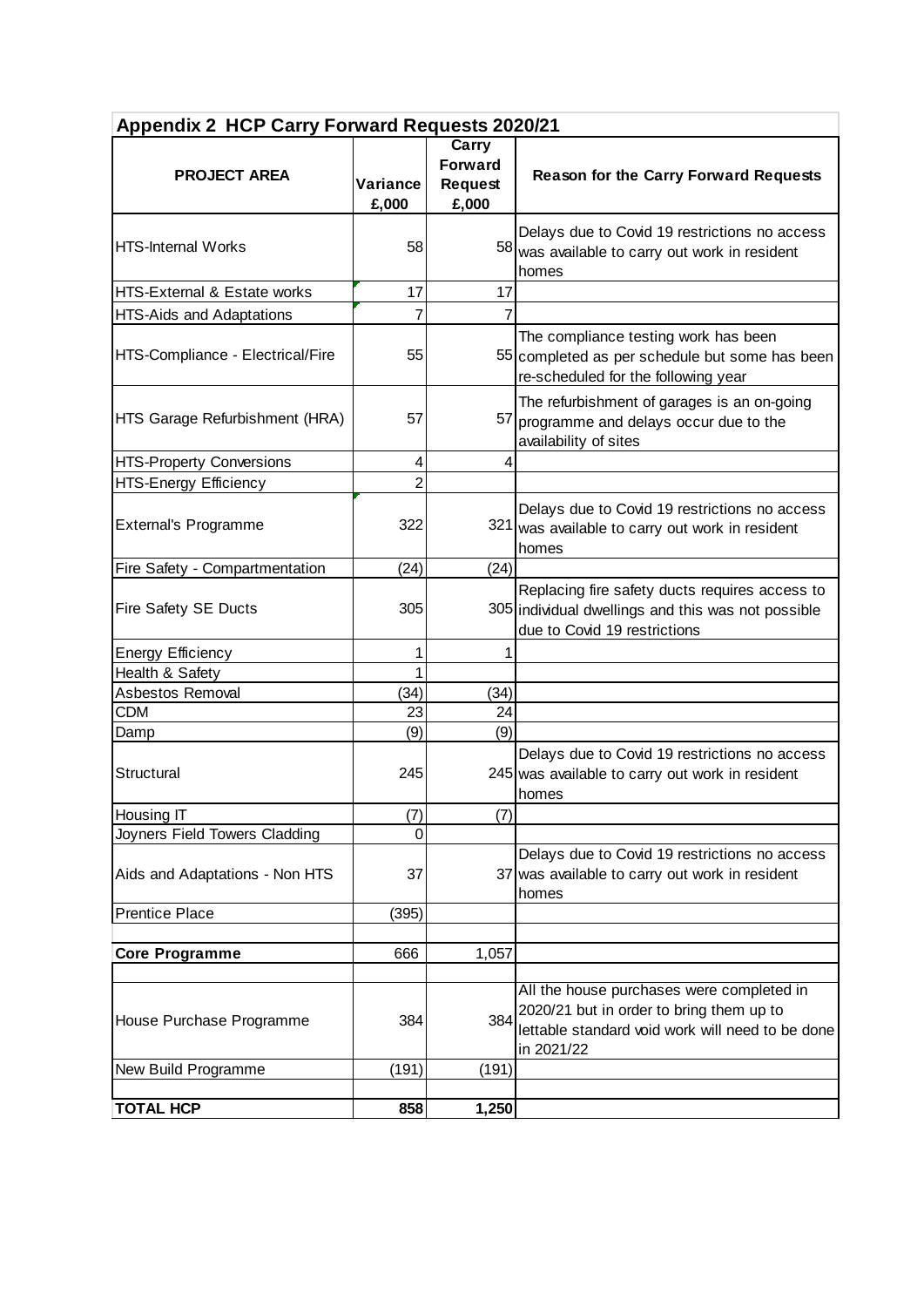| <b>PROJECT AREA</b>                      | <b>Quarter 2</b><br><b>Current</b><br><b>Budget</b><br>2020/21<br>£,000 | Quarter 3<br><b>Current</b><br><b>Budget</b><br>2020/21<br>£,000 | Actual<br>Outturn<br>2020/21<br>£,000 | Variance<br>£,000 |
|------------------------------------------|-------------------------------------------------------------------------|------------------------------------------------------------------|---------------------------------------|-------------------|
| <b>Place Services</b>                    |                                                                         |                                                                  |                                       |                   |
| Env Health inc Strategic Housing         | 891                                                                     | 891                                                              | 456                                   |                   |
| <b>Latton Bush Centre</b>                | 208                                                                     | 208                                                              | 16                                    |                   |
| <b>Commercial Properties</b>             | 95                                                                      | 15                                                               | 10                                    |                   |
| Highways & Car Parks                     | 53                                                                      | 53                                                               | 94                                    |                   |
| Drainage work                            | 161                                                                     | 27                                                               | 28                                    |                   |
| <b>Community Buildings</b>               | 408                                                                     | 232                                                              | 191                                   |                   |
| Contingency - Other Public Schemes       | 182                                                                     | 56                                                               | 32                                    |                   |
| Civic Centre                             | 430                                                                     | 218                                                              | 193                                   |                   |
| Garages                                  | 205                                                                     | 205                                                              | 50                                    |                   |
| <b>Total Place Services</b>              | 2,633                                                                   | 1,905                                                            | 1,071                                 |                   |
| <b>Other Services</b>                    |                                                                         |                                                                  |                                       |                   |
| Governance                               | 86                                                                      | 86                                                               | 103                                   |                   |
| Finance - ICT                            | 358                                                                     | 358                                                              | 245                                   |                   |
| Community & Wellbeing                    |                                                                         |                                                                  |                                       |                   |
| <b>Total Other Services</b>              | 2,322                                                                   | 2,243                                                            | 815                                   | 1,428             |
|                                          | 2,766                                                                   | 2,687                                                            | 1,163                                 | 1,524             |
| <b>Other Projects</b>                    |                                                                         |                                                                  |                                       |                   |
| <b>Prentice Place</b>                    | 272                                                                     | 272                                                              | $\mathbf 0$                           |                   |
| Enterprise Zone                          | 8,251                                                                   | 7,548                                                            | 7,039                                 |                   |
| HTS (H & R} Ltd Equity Share & Loan      | 1,500                                                                   | 2,170                                                            | 2,131                                 |                   |
| Grant Funded = POD                       | 4                                                                       | 4                                                                | 38                                    |                   |
| Future High Street Project               | 1,250                                                                   | 1250                                                             | 0                                     | 1,250             |
| <b>Total Other Projects</b>              | 11,277                                                                  | 11,244                                                           | 9,207                                 | 2,037             |
|                                          |                                                                         |                                                                  |                                       |                   |
| <b>SUB TOTAL NHCP</b>                    | 16,676                                                                  | 15,836                                                           | 11,442                                | 4,394             |
| <b>General Fund New Build</b>            | 49                                                                      | 35                                                               | 63                                    |                   |
| <b>TOTAL NHCP</b>                        | 16,725                                                                  | 15,871                                                           | 11,504                                | 4,367             |
| <b>FUNDED BY:-</b>                       |                                                                         |                                                                  |                                       |                   |
| <b>Earmarked Grant Funding</b>           | (20)                                                                    | (20)                                                             | (20)                                  |                   |
| <b>Capital Receipts</b>                  | (1, 236)                                                                | (415)                                                            | (1,018)                               |                   |
| Ear Marked Capital Reserves              | (152)                                                                   | (152)                                                            | (80)                                  |                   |
| Direct Revenue Financing                 | (327)                                                                   | (327)                                                            | (210)                                 | (117)             |
| <b>Disabled Facilities Grant</b>         | (500)                                                                   | (500)                                                            | (282)                                 | (218)             |
| Towns Fund - Eastgate Grant              | (1,000)                                                                 | (1,000)                                                          | (61)                                  | (939)             |
| <b>SELEP Getting Building Fund Grant</b> | (200)                                                                   | (200)                                                            |                                       | (200)             |
| Home Renovation Loan repayments          | (5)                                                                     | (5)                                                              | (12)                                  |                   |
| Other contributions                      | (35)                                                                    | (35)                                                             | (208)                                 |                   |
| Borrowing requirement                    | (13, 201)                                                               | (13, 168)                                                        | (9,550)                               | (3,618)           |
| <b>New Build</b>                         |                                                                         |                                                                  |                                       |                   |
| <b>RTB Capital Receipts</b>              | (15)                                                                    | (15)                                                             |                                       |                   |
| Borrowing requirement                    | (34)                                                                    | (34)                                                             | (63)                                  |                   |
|                                          |                                                                         |                                                                  |                                       |                   |
|                                          |                                                                         | (15, 871)                                                        | (11, 504)                             |                   |